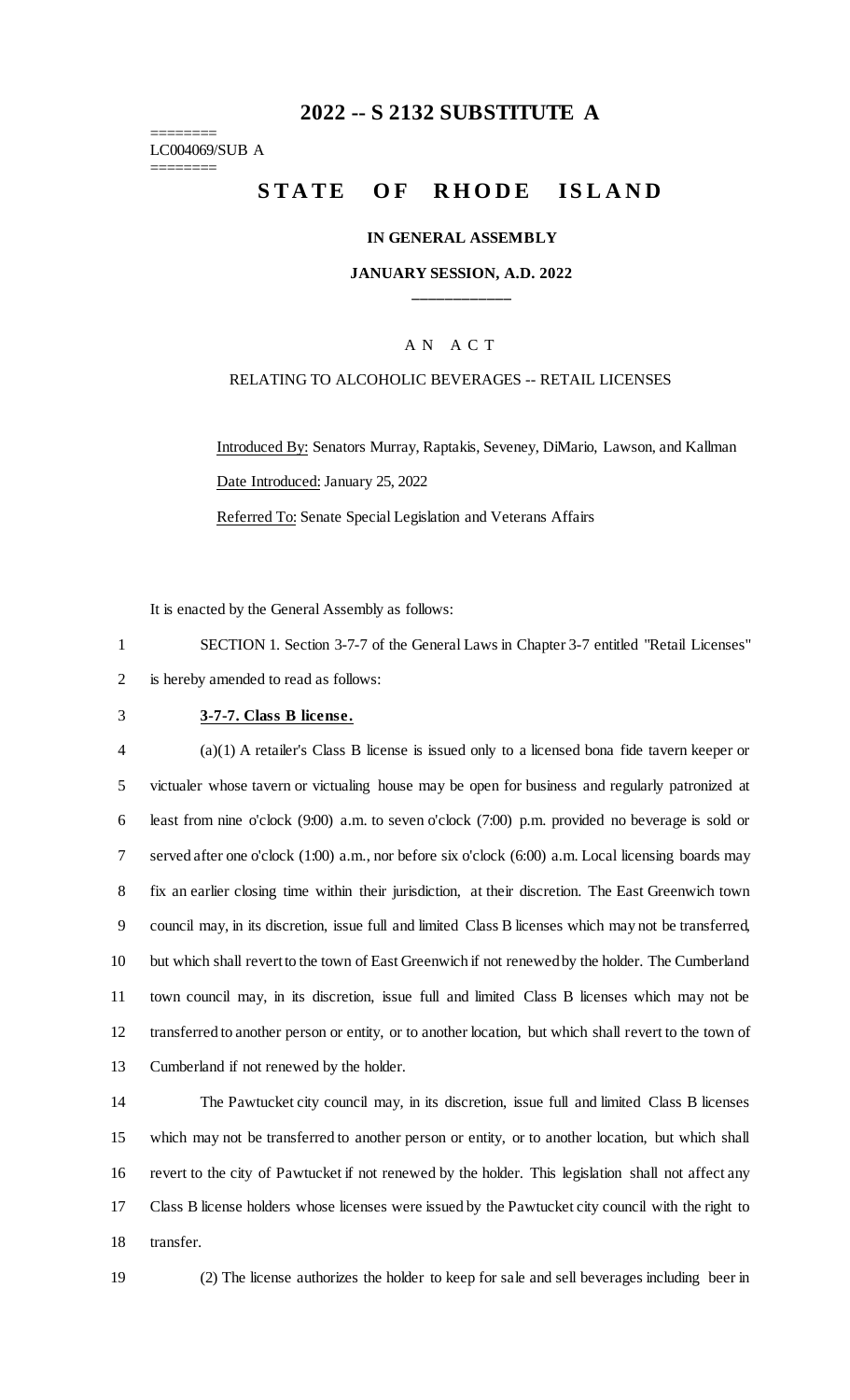cans, at retail at the place described and to deliver them for consumption on the premises or place where sold, but only at tables or a lunch bar where food is served. It also authorizes the charging of a cover, minimum, or door charge. The amount of the cover, or minimum, or door charge shall be posted at the entrance of the establishments in a prominent place.

 (i) [Expires March 1, 2022]. A holder of a Class B license will be permitted to sell, with take-out food orders, up to two (2) seven hundred fifty millimeter (750 ml) bottles of wine or the equivalent volume of wine in smaller factory sealed containers, or seventy-two ounces (72 oz.) of mixed wine-based drinks or single-serving wine in containers sealed in such a way as to prevent re-opening without obvious evidence that the seal was removed or broken, one hundred forty-four ounces (144 oz.) of beer or mixed beverages in original factory sealed containers, and one hundred forty-four ounces (144 oz.) of draft beer or seventy-two ounces (72 oz.) of mixed beverages containing not more than nine ounces (9 oz.) of distilled spirits in growlers, bottles, or other containers sealed in such a way as to prevent re-opening without obvious evidence that the seal was removed or broken, provided such sales shall be made in accordance with § 1.4.10 of the department of business regulation (DBR) liquor control administration regulations, 230-RICR-30- 10-1, and any other DBR regulations.

 (ii) [Expires March 1, 2022]. Delivery of alcoholic beverages with food from a Class B licensee is prohibited.

 (3) Holders of licenses are not permitted to hold dances within the licensed premises, unless proper permits have been properly obtained from the local licensing authorities.

 (4) Any holder of a Class B license may, upon the approval of the local licensing board and for the additional payment of two hundred dollars (\$200) to five hundred dollars (\$500), open for business at twelve o'clock (12:00) p.m. and on Fridays and Saturdays and the night before legal state holidays may close at two o'clock (2:00) a.m. All requests for a two o'clock (2:00) a.m. license shall be advertised by the local licensing board in a newspaper having a circulation in the county where the establishment applying for the license is located.

 (5) A holder of a retailer's Class B license is allowed to erect signs advertising his or her business and products sold on the premises, including neon signs, and is allowed to light those signs during all lawful business hours, including Sundays and holidays.

 (6) Notwithstanding the provisions of subsection (a) and/or § 3-7-16.4, a holder of a retail class B and/or class ED license may apply to the municipality in which the licensee is located for a permit to conduct a so-called "Lock-In Event", under the following conditions:

 (i) A "Lock-In Event" is defined as an event where a specified group of individuals are permitted to remain in a licensed premises after closing hours including, but not limited to, the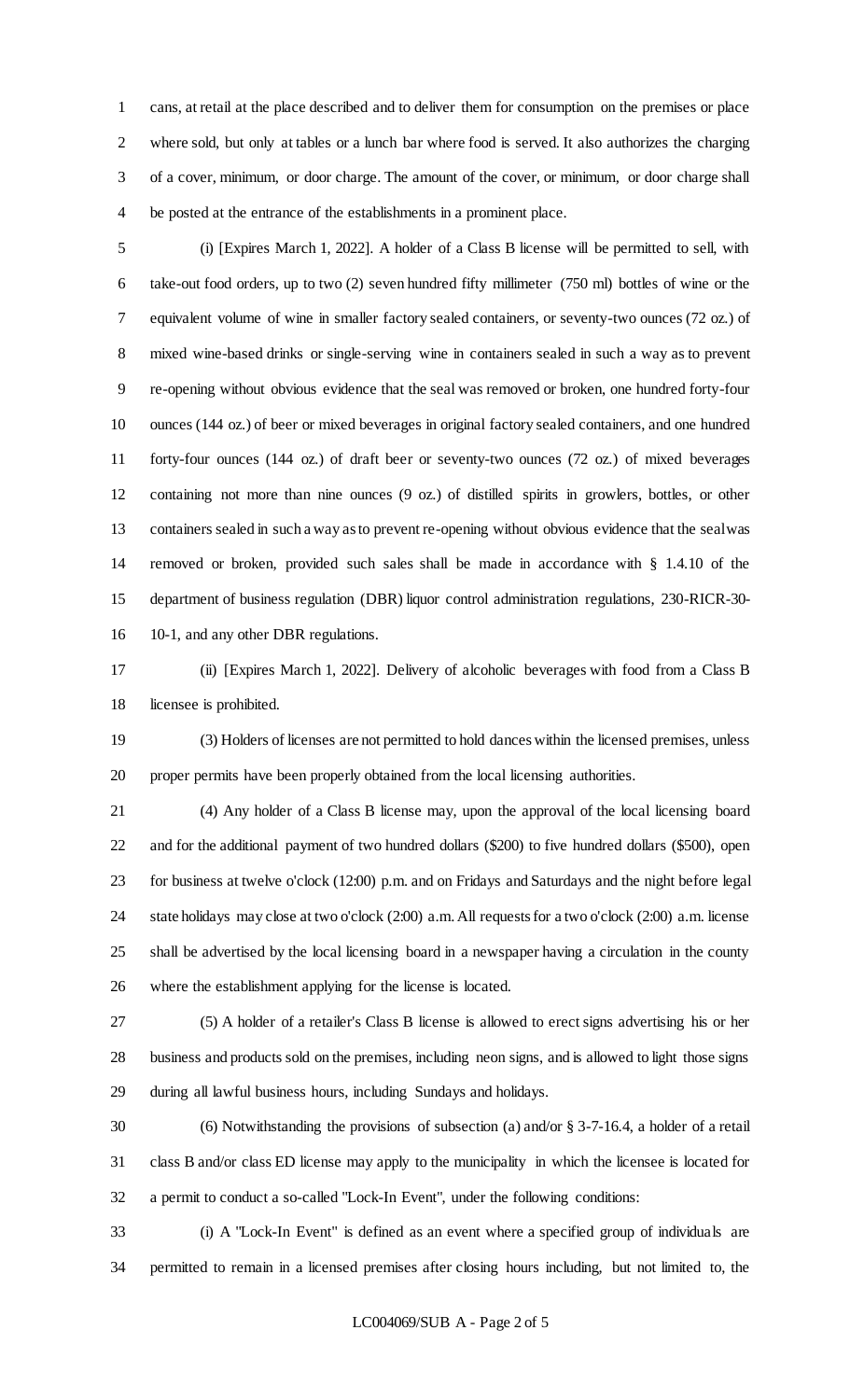hours of 1:00 a.m. to 6:00 a.m.

 (ii) A Lock-In Event must have the approval of the municipal licensing authority pursuant to a permit issued for each such event, subject to such conditions as may attach to the permit. The fee for the permit shall be not less than fifty dollars (\$50.00) nor more than one hundred dollars (\$100). The granting or denial of a Lock-In Event permit shall be in the sole discretion of the municipal licensing authority and there shall be no appeal from the denial of such a permit.

 (iii) During the entire period of any Lock-In Event, all alcoholic beverages must be secured in place or removed from the public portion of the premises and secured to the satisfaction of the municipality issuing the Lock-In Event permit.

 (iv) During the Lock-In Event, the establishment shall be exclusively occupied by the Lock-In Event participants and no other patrons shall be admitted to the premises who are not participants. It shall be a condition of the permit that participants shall not be admitted more than thirty (30) minutes after the permitted start time of the Lock-In Event, except in the event of unforeseen travel delays, nor permitted to re-enter the event if they leave the licensed premises.

(v) As part of the Lock-In Event, food shall be served.

 (vi) The municipal licensing authority may, in its sole discretion, require the presence of a police detail, for some or all of the event, and the number of officers required, if any, shall be determined by the municipality as part of the process of issuing the Lock-In Event permit. The licensee shall be solely responsible for the cost of any such required police detail.

 (b) The annual license fee for a tavern keeper shall be four hundred dollars (\$400) to two thousand dollars (\$2,000), and for a victualer the license fee shall be four hundred dollars (\$400) to two thousand dollars (\$2,000). In towns with a population of less than two thousand five hundred (2,500) inhabitants, as determined by the last census taken under the authority of the United States or the state, the fee for each retailer's Class B license shall be determined by the town council, but shall in no case be less than three hundred dollars (\$300) annually. If the applicant requests it in his or her application, any retailer's Class B license may be issued limiting the sale of beverages on the licensed premises to malt and vinous beverages containing not more than twenty percent (20%) alcohol by volume, and the fee for that limited Class B license shall be two hundred dollars (\$200) to one thousand five hundred dollars (\$1,500) annually. The fee for any Class B license shall in each case be prorated to the year ending December 1 in every calendar year.

 (1) Upon the approval and designation of a district or districts within its city or town by the local licensing board, the local licensing board may issue to any holder of a Class B license or a Class ED license, an extended hours permit to extend closing hours on Thursdays, Fridays and Saturdays, the night before a legal state holiday or such other days as determined by the local board,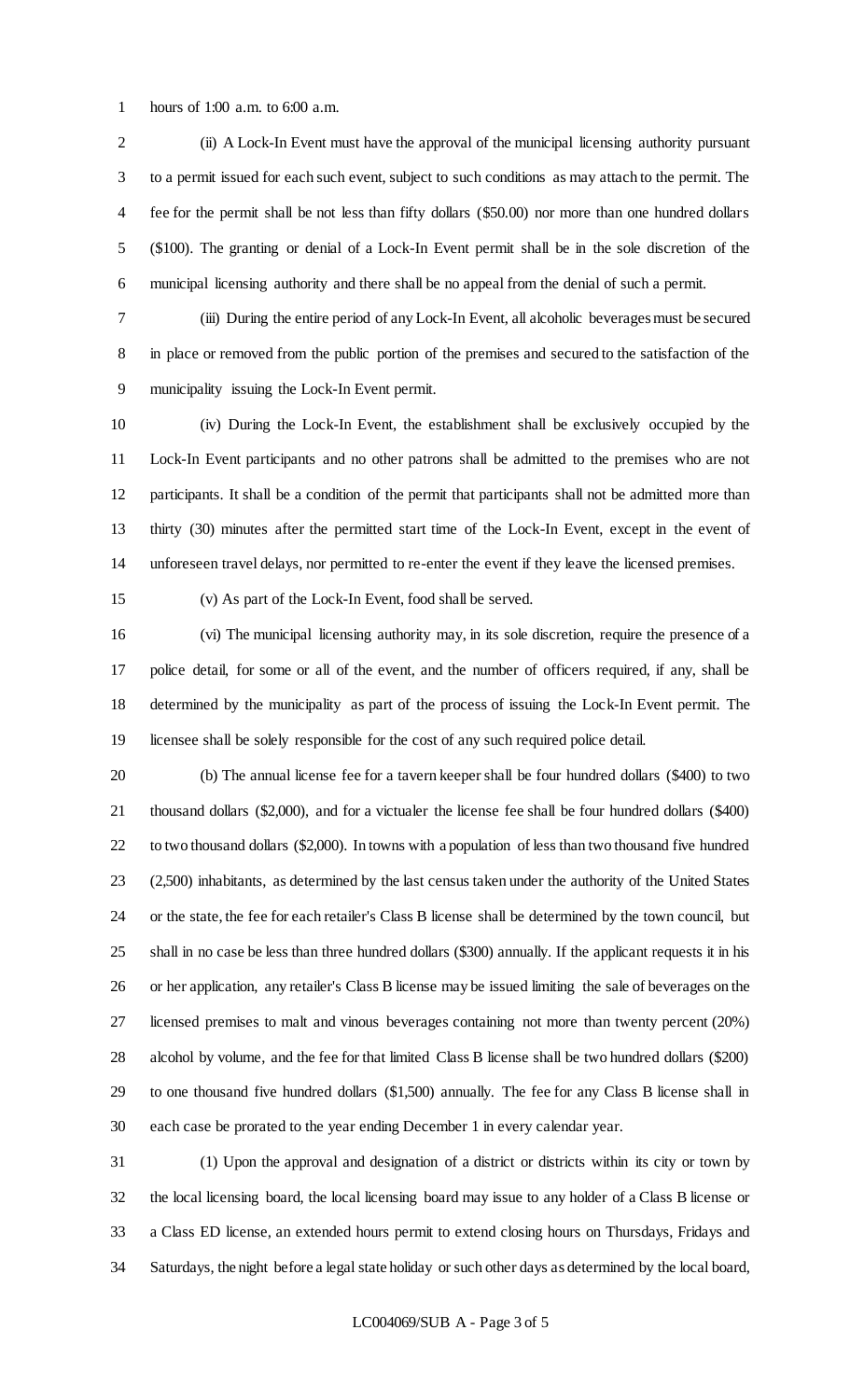for one hour past such license holder's legal closing time as established by the license holder's 2 license or licenses including, but not limited to, those issued pursuant to subsection  $(a)(4)$  of this section. The extended hours permit shall not permit the sale of alcohol during the extended one- hour period and shall prohibit the admittance of new patrons in the establishment during the extended one-hour period. The designation of such district(s) shall be for a duration of not less than six (6) months. Prior to designating any such district, the local licensing authority shall hold a hearing on the proposed designation. The proposed designation shall include the boundaries of the proposed district, the applicable days for the extended hours, and the duration of the designation and the conditions imposed. The proposed designation shall be advertised at least once per week for three (3) weeks prior to the hearing in a newspaper in general circulation in the city or town. The city or town will establish an application process for an extended hours permit for such license holder and may adopt rules and regulations to administer the permit.

- (c) The licensee shall offer to the public, in conjunction with the sale of alcoholic beverages, the opportunity to purchase and consume food to be served on the premises in the same area designated for the sale and consumption of alcoholic beverages. These foods shall be offered for sale during all times that alcoholic beverages are sold and consumed on the licensed premises, unless the local licensing board grants permission to the licensee to stop the sale of food after ten o'clock (10:00) p.m., with such permission subject to revocation by the local licensing board at any 19 time for any cause.
- SECTION 2. This act shall take effect on December 1, 2022.

======== LC004069/SUB A ========